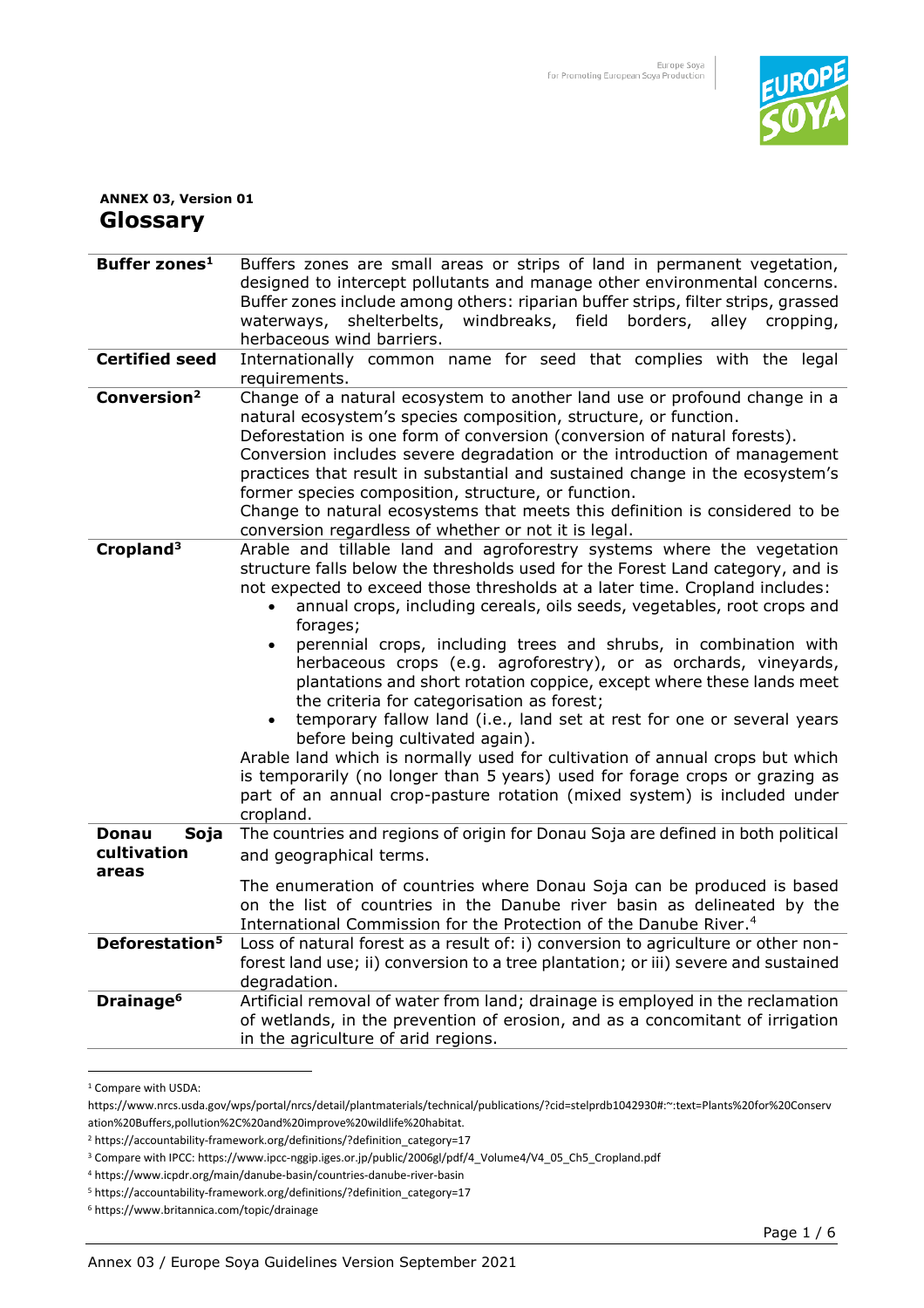

| <b>Ecological</b>     | A clearly defined geographical space that is governed and managed over the                                                                                                                                                                                                                                                                                                                                                                                                                                                                                                                                                                                                                                                                      |
|-----------------------|-------------------------------------------------------------------------------------------------------------------------------------------------------------------------------------------------------------------------------------------------------------------------------------------------------------------------------------------------------------------------------------------------------------------------------------------------------------------------------------------------------------------------------------------------------------------------------------------------------------------------------------------------------------------------------------------------------------------------------------------------|
| corridor <sup>7</sup> | long term to maintain or restore effectively the unimpeded movement of                                                                                                                                                                                                                                                                                                                                                                                                                                                                                                                                                                                                                                                                          |
|                       | species and the flow of natural processes (i.e. ecological connectivity).                                                                                                                                                                                                                                                                                                                                                                                                                                                                                                                                                                                                                                                                       |
| <b>Europe</b><br>Soya | The countries and regions of origin for Europe Soya are defined in both                                                                                                                                                                                                                                                                                                                                                                                                                                                                                                                                                                                                                                                                         |
| cultivation           | political and geographical terms. The borders of the Europe Soya region are                                                                                                                                                                                                                                                                                                                                                                                                                                                                                                                                                                                                                                                                     |
| areas                 | based on the definition of the delimitation of the Russian border regions, as                                                                                                                                                                                                                                                                                                                                                                                                                                                                                                                                                                                                                                                                   |
|                       | given by Philip Johan von Strahlenberg.                                                                                                                                                                                                                                                                                                                                                                                                                                                                                                                                                                                                                                                                                                         |
| Forest <sup>8</sup>   | Land spanning more than 0.5 hectares with trees higher than 5 meters and<br>a canopy cover of more than 10 percent, or trees able to reach these<br>thresholds in situ. It does not include land that is predominantly under<br>agricultural or other land use. Forest includes natural forests (see definition<br>below) and tree plantations (see definition below).<br>Natural forest <sup>9</sup><br>A forest that is a natural ecosystem.<br>Natural forests possess many or most of the characteristics of a forest native<br>to the given site, including species composition, structure and ecological<br>function. Natural forests include:<br>primary forests that have not been subject to major human impacts<br>in recent history; |
|                       | regenerated (second-growth) forests that were subject to major<br>$\bullet$<br>impacts in the past (for instance by agriculture, livestock raising, tree<br>plantations, or intensive logging) but where the main causes of impact<br>have ceased or greatly diminished and the ecosystem has attained<br>much of the species composition, structure and ecological function of<br>prior or other contemporary natural ecosystems;<br>managed natural forests where much of the ecosystem's composition,<br>$\bullet$<br>structure and ecological function exist in the presence of activities<br>such as:                                                                                                                                      |
|                       | harvesting of timber or other forest products, including<br>$\circ$<br>management to promote high-value species,<br>low intensity, small-scale cultivation within the forest, such as<br>$\circ$<br>less-intensive forms of swidden agriculture in a forest mosaic;<br>Forests that have been partially degraded by anthropogenic or natural<br>causes (e.g. harvesting, fire, climate change, invasive species, or<br>others) but where the land has not been converted to another use and<br>where degradation does not result in the sustained reduction of tree<br>cover below the thresholds that define a forest or sustained loss of<br>other main elements of ecosystem composition, structure and<br>ecological function.              |
|                       | Tree plantation <sup>10</sup><br>A forest predominantly composed of trees established through planting<br>and/or deliberate seeding that lacks key elements of a natural forest native<br>to the area, such as species composition and structural diversity.                                                                                                                                                                                                                                                                                                                                                                                                                                                                                    |
| <b>GM-free</b>        | The GM-free status is based on the minimum requirements set out by the<br>following European "GM-free" certification schemes:<br>EG-Gentechnik-Durchführungsgesetz<br>German<br>(EGGenTDurchfG),<br>$\bullet$<br>with audits conducted as stipulated by the German Verband<br>Lebensmittel ohne Gentechnik (VLOG);                                                                                                                                                                                                                                                                                                                                                                                                                              |

<sup>7</sup> https://portals.iucn.org/library/sites/library/files/documents/PAG-030-En.pdf

<sup>8</sup> https://accountability-framework.org/definitions/?definition\_category=17

<sup>9</sup> https://accountability-framework.org/definitions/?definition\_category=17

<sup>10</sup> https://accountability-framework.org/definitions/?definition\_category=17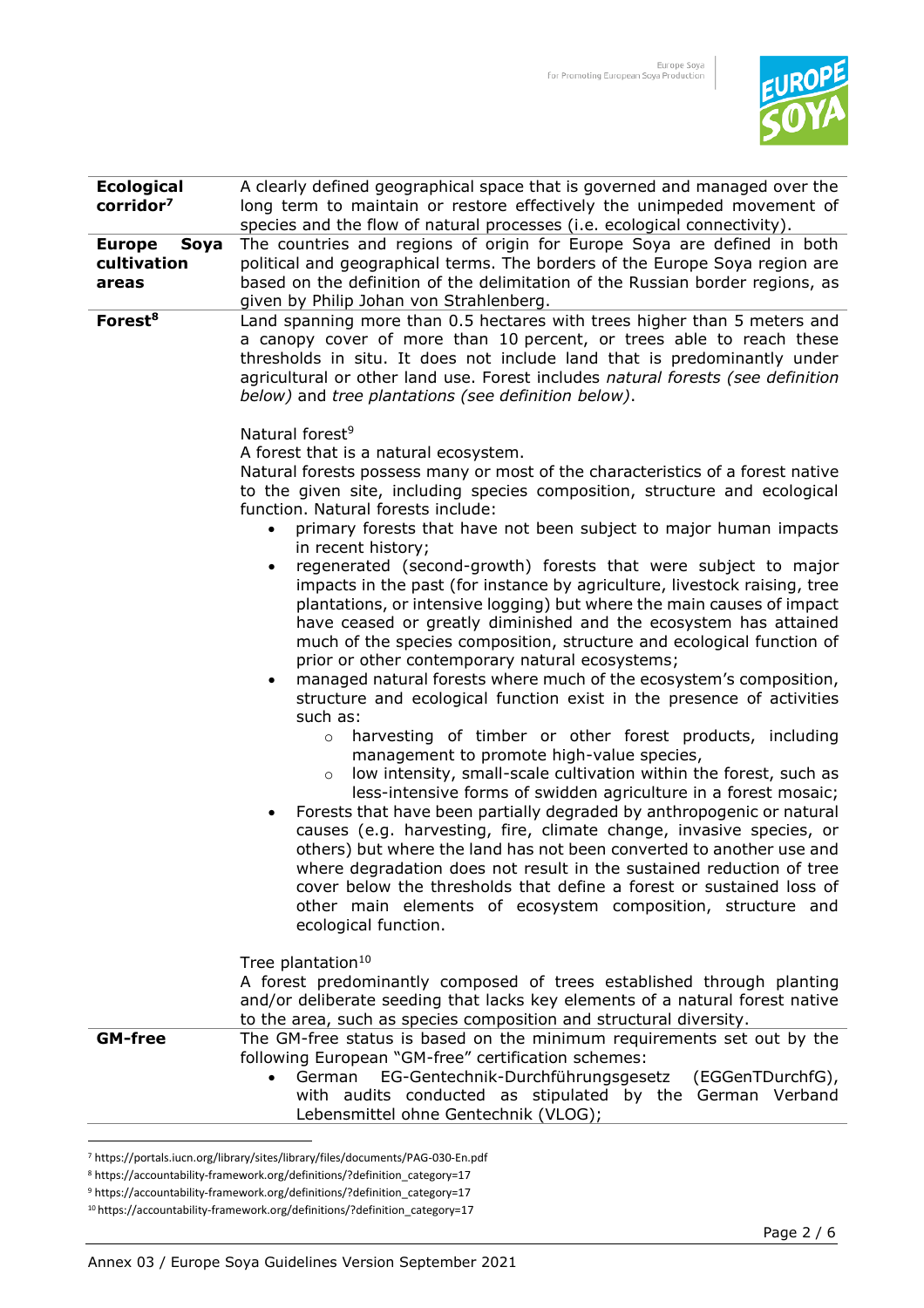

|                                                              | Austrian Food Codex (Codex Alimentarius Austriacus) and<br>the<br>$\bullet$<br>corresponding "Leitfaden<br>zur<br>risikobasierten<br>Kontrolle<br>auf<br>Gentechnikfreiheit" ("Guideline on the Risk-Based Monitoring of GMO-                                                                                                                                                                                                                                                                                                                                                                                                                                                                                                                                                                                                                                                                                                                                                                                                                                                                                                                                                                                                |
|--------------------------------------------------------------|------------------------------------------------------------------------------------------------------------------------------------------------------------------------------------------------------------------------------------------------------------------------------------------------------------------------------------------------------------------------------------------------------------------------------------------------------------------------------------------------------------------------------------------------------------------------------------------------------------------------------------------------------------------------------------------------------------------------------------------------------------------------------------------------------------------------------------------------------------------------------------------------------------------------------------------------------------------------------------------------------------------------------------------------------------------------------------------------------------------------------------------------------------------------------------------------------------------------------|
|                                                              | Free Production");<br>Non-GM Danube Region Production and Labelling Standard & Non-GM<br>$\bullet$<br>Danube Region Inspection Standard.                                                                                                                                                                                                                                                                                                                                                                                                                                                                                                                                                                                                                                                                                                                                                                                                                                                                                                                                                                                                                                                                                     |
| Good<br><b>Agricultural</b><br>Practices <sup>11</sup>       | The application of available knowledge to addressing environmental,<br>economic and social sustainability for on-farm production and post-<br>production processes resulting in safe and healthy food and non-food<br>agricultural products.                                                                                                                                                                                                                                                                                                                                                                                                                                                                                                                                                                                                                                                                                                                                                                                                                                                                                                                                                                                 |
| Grassland <sup>12</sup>                                      | Terrestrial ecosystems dominated by herbaceous or shrub vegetation for at<br>least five years continuously. It includes meadows or pasture that is cropped<br>for hay but excludes land cultivated for other crop production and cropland<br>lying temporarily fallow.                                                                                                                                                                                                                                                                                                                                                                                                                                                                                                                                                                                                                                                                                                                                                                                                                                                                                                                                                       |
| <b>Integrated</b><br><b>Crop</b><br><b>Management</b>        | A system of crop production which conserves and enhances natural resources<br>while producing a crop on an economically viable and sustainable foundation.<br>This is a whole-farm, long-term strategy incorporating both new technologies<br>and traditional knowledge and practices.                                                                                                                                                                                                                                                                                                                                                                                                                                                                                                                                                                                                                                                                                                                                                                                                                                                                                                                                       |
| <b>Integrated</b><br><b>Pest</b><br>Management <sup>13</sup> | Integrated Pest Management means careful consideration of all available<br>plant protection methods and subsequent integration of appropriate<br>measures that discourage the development of populations of harmful<br>organisms and keep the use of plant protection products and other forms of<br>intervention to levels that are economically and ecologically justified and<br>reduce or minimise risks to human health and the environment. Integrated<br>Pest Management emphasises the growth of a healthy crop with the least<br>possible disruption to agro-ecosystems and encourages natural pest control<br>mechanisms.                                                                                                                                                                                                                                                                                                                                                                                                                                                                                                                                                                                          |
|                                                              | General principles of integrated pest management:<br>1. The prevention and/or suppression of harmful organisms should be<br>achieved or supported among other options especially by:<br>crop rotation;<br>$\circ$<br>use of adequate cultivation techniques (e.g. stale seedbed<br>$\circ$<br>sowing<br>dates<br>and<br>densities,<br>technique,<br>under-sowing,<br>conservation tillage, pruning and direct sowing);<br>use, where appropriate, of resistant/tolerant cultivars and<br>$\circ$<br>standard/certified seed and planting material;<br>use of balanced fertilisation, liming and irrigation/drainage<br>$\circ$<br>practices;<br>preventing the spreading of harmful organisms by hygiene<br>$\circ$<br>measures (e.g. by regular cleansing of machinery and<br>equipment);<br>protection and<br>enhancement of important<br>beneficial<br>$\circ$<br>organisms, e.g. by adequate plant protection measures or the<br>utilisation of ecological infrastructures inside and outside<br>production sites.<br>2. Harmful organisms must be monitored by adequate methods and<br>tools, where available. Such adequate tools should include<br>observations in the field as well as scientifically sound warning, |

<sup>&</sup>lt;sup>11</sup> http://www.fao.org/3/y8704e/y8704e.htm<br><sup>12</sup> Compare with Commis

<sup>12</sup> Compare with Commission Regulation (EU) No 1307/2014: [https://eur-lex.europa.eu/legal](https://eur-lex.europa.eu/legal-content/EN/TXT/PDF/?uri=CELEX:32014R1307&from=EN)[content/EN/TXT/PDF/?uri=CELEX:32014R1307&from=EN](https://eur-lex.europa.eu/legal-content/EN/TXT/PDF/?uri=CELEX:32014R1307&from=EN)

<sup>13</sup> Compare with Directive 2009/128/EC: [https://eur-lex.europa.eu/legal-content/EN/TXT/PDF/?uri=CELEX:32009L0128&from=EN](https://eur-lex.europa.eu/legal-content/EN/TXT/PDF/?uri=CELEX:32009L0128&from=DE)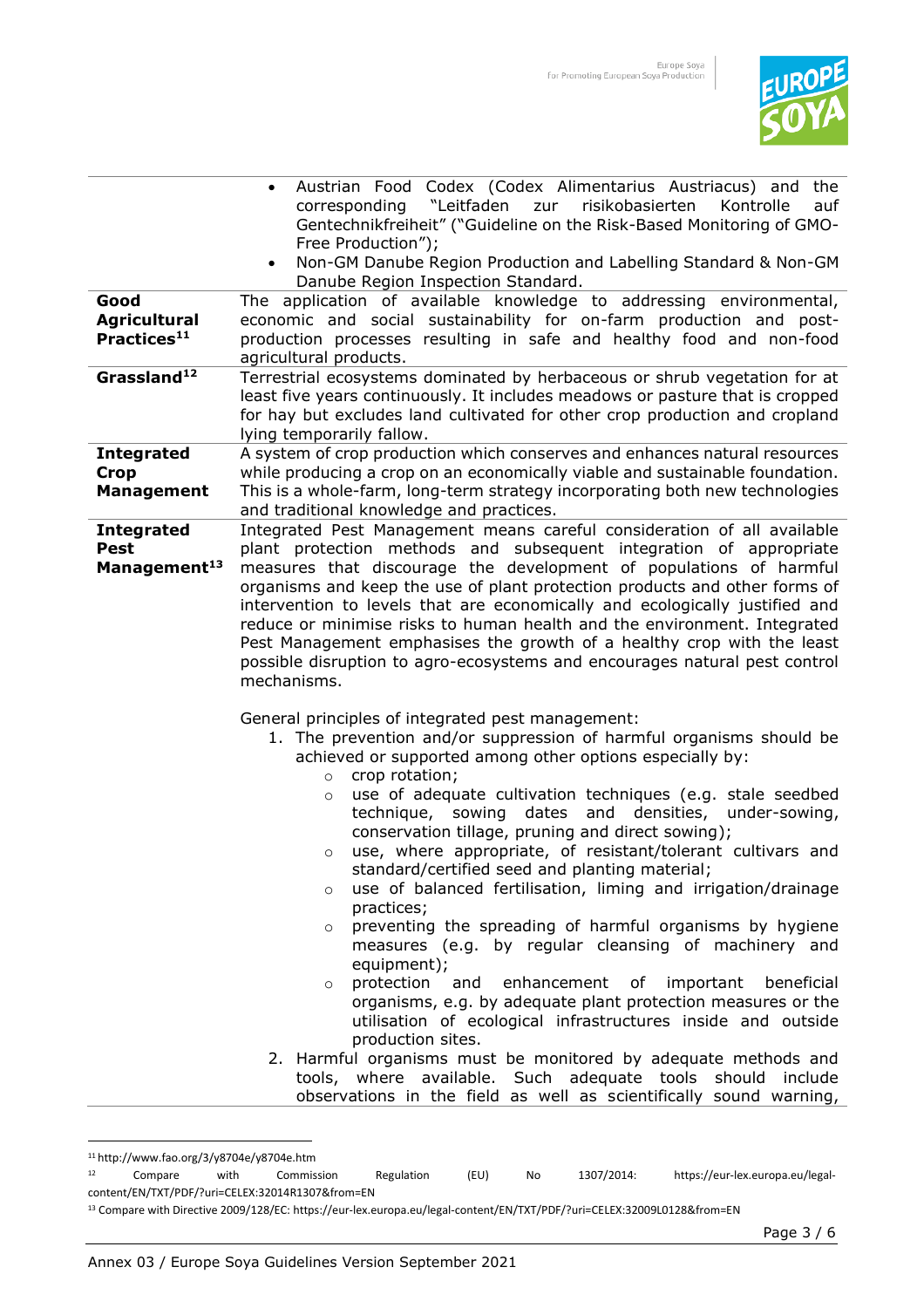

forecasting and early diagnosis systems, where feasible, as well as the use of advice from professionally qualified advisors.

- 3. Based on the results of the monitoring, the professional user has to decide whether and when to apply plant protection measures. Robust and scientifically sound threshold values are essential components for decision making. For harmful organisms, threshold levels defined for the region, specific areas, crops and particular climatic conditions must be taken into account before treatments, where feasible.
	- 4. Sustainable biological, physical and other non-chemical methods must be preferred to chemical methods if they provide satisfactory pest control.
	- 5. The pesticides applied shall be as specific as possible for the target and shall have the least side effects on human health, non-target organisms and the environment.
	- 6. The professional user should keep the use of pesticides and other forms of intervention to levels that are necessary, e.g. by reduced doses, reduced application frequency or partial applications, considering that the level of risk in vegetation is acceptable and they do not increase the risk for development of resistance in populations of harmful organisms.
	- 7. Where the risk of resistance against a plant protection measure is known and where the level of harmful organisms requires repeated application of pesticides to the crops, available anti-resistance strategies should be applied to maintain the effectiveness of the products. This may include the use of multiple pesticides with different modes of action.
	- 8. Based on the records on the use of pesticides and on the monitoring of harmful organisms, the professional user should check the success of the applied plant protection measures.

| Land-use<br>change $14$                 | Changes in terms of land cover between land categories (forest, grassland,<br>cropland, wetlands). This means e.g. that a change from grassland to<br>cropland is a land-use change, while a change from one crop (such as maize)<br>to another (such as soya) is not. Cropland includes fallow land (i.e. land set<br>at rest for one or several years before being cultivated again). A change of<br>management activities, tillage practice or manure input practice is not<br>considered land-use change. |
|-----------------------------------------|---------------------------------------------------------------------------------------------------------------------------------------------------------------------------------------------------------------------------------------------------------------------------------------------------------------------------------------------------------------------------------------------------------------------------------------------------------------------------------------------------------------|
| Landscape<br>features <sup>15</sup>     | Features adjacent to an agricultural parcel. These include but are not limited<br>to hedges, ponds, ditches, trees (in line, in group or isolated), field margins<br>and terraces.                                                                                                                                                                                                                                                                                                                            |
| <b>Natural</b><br>habitat <sup>16</sup> | Terrestrial or aquatic areas distinguished by geographic, abiotic and biotic<br>features, whether entirely natural or semi-natural.                                                                                                                                                                                                                                                                                                                                                                           |
| <b>Peatland</b>                         | Peatland soils are soils with horizons of organic material (peat substrate) of<br>a cumulative thickness of at least 30 cm at a depth of down to 60 cm. The<br>organic matter contains at least 20 mass percent of organic carbon in the fine<br>soil.                                                                                                                                                                                                                                                        |
| <b>Protected</b><br>area <sup>17</sup>  | A geographically defined area which is designated or regulated and managed<br>to achieve specific conservation objectives.                                                                                                                                                                                                                                                                                                                                                                                    |

<sup>&</sup>lt;sup>14</sup> Compare with Communication from the Commission on the practical implementation of the EU biofuels and bioliquids sustainability scheme and on counting rules for biofuels[: https://eur-lex.europa.eu/LexUriServ/LexUriServ.do?uri=OJ:C:2010:160:0008:0016:EN:PDF](https://eur-lex.europa.eu/LexUriServ/LexUriServ.do?uri=OJ:C:2010:160:0008:0016:EN:PDF) 

<sup>15</sup> Compare with Regulation (EU) No 1306/2013: https://eur-lex.europa.eu/legal-content/EN/TXT/PDF/?uri=CELEX:32013R1306&from=EN

<sup>16</sup> Compare with Council Directive 92/43 EEC[: https://eur-lex.europa.eu/legal-content/EN/TXT/PDF/?uri=CELEX:31992L0043&from=EN](https://eur-lex.europa.eu/legal-content/EN/TXT/PDF/?uri=CELEX:31992L0043&from=DE)

<sup>17</sup><https://www.cbd.int/doc/legal/cbd-en.pdf>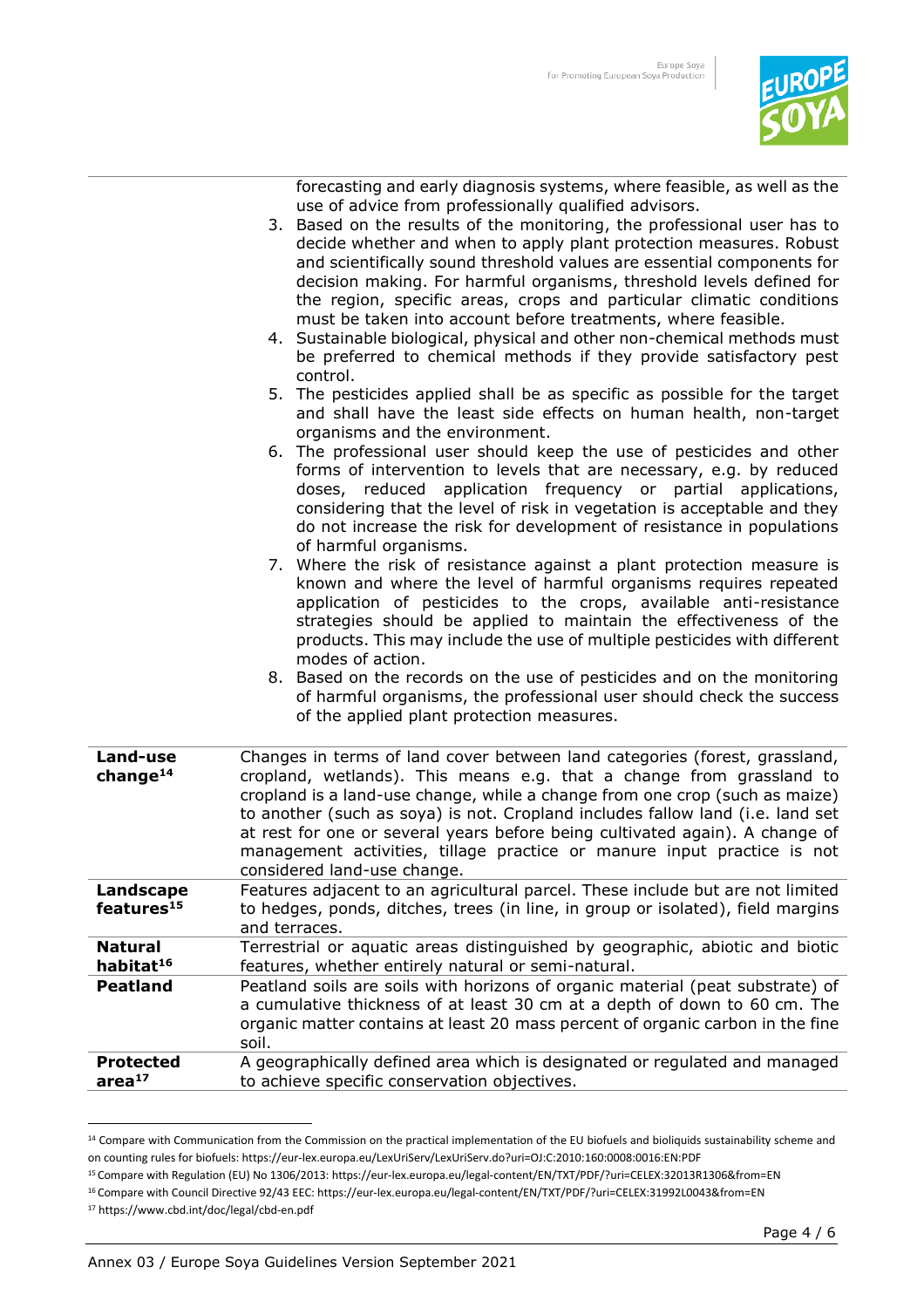

| <b>Protection</b><br>$\text{goals}^{18}$       | To fulfil the protection goals within a protected area means to contribute<br>towards ensuring biodiversity in that area through the conservation of natural<br>habitats and of wild flora and fauna.                                                                                                                                               |
|------------------------------------------------|-----------------------------------------------------------------------------------------------------------------------------------------------------------------------------------------------------------------------------------------------------------------------------------------------------------------------------------------------------|
| <b>Riparian</b><br>buffer strips <sup>19</sup> | Linear bands of permanent vegetation adjacent to an aquatic ecosystem<br>intended to maintain or improve water quality by trapping and removing<br>various nonpoint source pollutants from both overland flow and shallow<br>subsurface flow (interflow).                                                                                           |
| Semi-natural<br>habitat <sup>20</sup>          | An ecosystem with most of its processes and biodiversity intact, though<br>altered by human activity in strength or abundance relative to the natural<br>state.                                                                                                                                                                                     |
| Standard <sup>21</sup>                         | Document that provides, for common and repeated use, rules, guidelines or<br>characteristics for products or related processes and production methods.                                                                                                                                                                                              |
| Wetlands <sup>22</sup>                         | Areas of marsh, fen, peatland or water, whether natural or artificial,<br>permanent or temporary, with water that is static or flowing, fresh, brackish<br>or salt, including areas of marine water the depth of which at low tide does<br>not exceed six metres.<br>Hence, wetlands include a wide variety of inland habitats such as marshes,     |
|                                                | peatlands, floodplains, rivers and lakes, and coastal areas such as<br>saltmarshes, mangroves, intertidal mudflats and seagrass beds, and also<br>coral reefs and other marine areas no deeper than six metres at low tide, as<br>well as human-made wetlands such as dams, reservoirs, rice paddies and<br>wastewater treatment ponds and lagoons. |
|                                                | <b>Natural Wetlands</b>                                                                                                                                                                                                                                                                                                                             |
|                                                | Marine and Coastal Wetlands<br>A -- Permanent shallow marine waters in most cases less than six meters<br>deep at low tide; includes sea bays and straits.<br>B -- Marine subtidal aquatic beds; includes kelp beds, sea-grass beds, tropical<br>marine meadows.<br>C -- Coral reefs.                                                               |
|                                                | D -- Rocky marine shores; includes rocky offshore islands, sea cliffs.<br>E -- Sand, shingle or pebble shores; includes sand bars, spits and sandy<br>islets; includes dune systems and humid dune slacks.<br>F -- Estuarine waters; permanent water of estuaries and estuarine systems<br>of deltas.                                               |
|                                                | G -- Intertidal mud, sand or salt flats.<br>H -- Intertidal marshes; includes salt marshes, salt meadows, saltings, raised<br>salt marshes; includes tidal brackish and freshwater marshes.<br>I -- Intertidal forested wetlands; includes mangrove swamps, nipah swamps<br>and tidal freshwater swamp forests.                                     |
|                                                | J -- Coastal brackish/saline lagoons; brackish to saline lagoons with at least<br>one relatively narrow connection to the sea.<br>K -- Coastal freshwater lagoons; includes freshwater delta lagoons.<br>Zk(a) -- Karst and other subterranean hydrological systems, marine/coastal                                                                 |
|                                                | <b>Inland Wetlands</b>                                                                                                                                                                                                                                                                                                                              |
|                                                |                                                                                                                                                                                                                                                                                                                                                     |

<sup>18</sup> Compare with Council Directive 92/43/EEC[: https://eur-lex.europa.eu/legal-content/EN/TXT/PDF/?uri=CELEX:31992L0043&from=EN](https://eur-lex.europa.eu/legal-content/EN/TXT/PDF/?uri=CELEX:31992L0043&from=DE)

<sup>19</sup> https://climate-adapt.eea.europa.eu/metadata/adaptation-options/establishment-and-restoration-of-riparian-buffer-s

<sup>20</sup> https://ipbes.net/glossary/semi-natural-habitats

<sup>21</sup> https://www.isealalliance.org/sites/default/files/resource/2017-11/ISEAL\_Standard\_Setting\_Code\_v6\_Dec\_2014.pdf

<sup>&</sup>lt;sup>22</sup> Compare with An Introduction to the Convention on Wetlands (previously The Ramsar Convention Manual). Ramsar Convention Secretariat, Gland, Switzerland[: https://www.ramsar.org/sites/default/files/documents/library/handbook1\\_5ed\\_introductiontoconvention\\_e.pdf](https://www.ramsar.org/sites/default/files/documents/library/handbook1_5ed_introductiontoconvention_e.pdf)